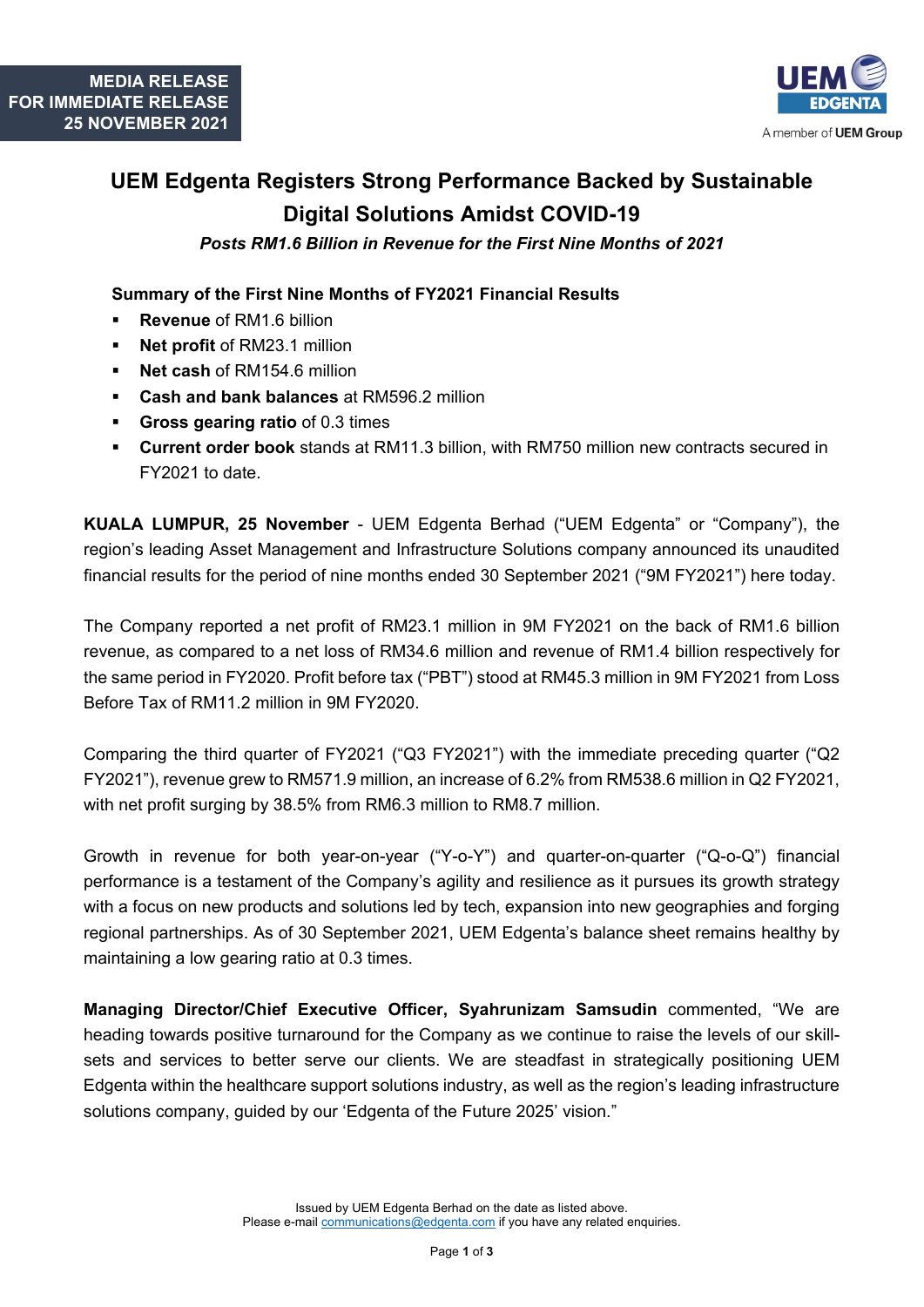

"Our sustainable digital solutions, particularly in healthcare support and asset management, will propel UEM Edgenta as a key player in national recovery efforts as the nation gears up towards reinvigorating the economy as we enter the endemic phase of COVID-19," he added.

Earlier this year, UEM Edgenta launched [Edgenta NXT](https://www.uemedgenta.com/media/news-announcements/uem-edgenta-launches-its-first-digital-ecosystem-platform-edgenta-nxt) as its first digital ecosystem platform in supporting businesses through digitalisation and connectivity. Edgenta NXT would also allow budding startups and upcoming solution providers to sell their products to connected clients once [Edgenta](https://www.edgentanxt.com/procure)  [NXT Procure](https://www.edgentanxt.com/procure) and [Edgenta NXT Marketplace](https://www.edgentanxt.com/marketplace) operates in the near future.

Syahrunizam also said the regional markets could benefit greatly from UEM Edgenta's expertise in healthcare support, asset management and digital solutions.

"While we are confident to participate in growth opportunities locally as the Malaysian economy is projected to grow by 5.5% to 6.5% in 2022, bolstered by a gradual reopening of economic and social sectors as well as the resumption of development projects, we are also optimistic to explore regional opportunities to meet strong external demands," added Syahrunizam.

Throughout the year, UEM Edgenta continued to provide uninterrupted healthcare support services to all public and private hospitals under its care in the region. In Malaysia, UEM Edgenta has been proactively supporting the Government's COVID-19 recovery efforts, with notable initiatives such as the completion of 12 units of Field Hybrid ICUs in hospitals across the country, as well as the establishment of its Vaccination Centre for Adolescents and Booster Shots housed at the UEM Edgenta's Learning Centre in Petaling Jaya with over 25,000 individuals having received their vaccination shots there.

## **Business Performance**

For the nine-month period ending 30th September 2021, comparing to its performance in 9M FY2020, the **Healthcare Support Services** division continued to register strong revenue growth, with 13.5% increase in revenue to RM1.0 billion and PBT of RM65.2 million. The division will continue to deliver on its existing contracts, while diversifying its solutions beyond traditional healthcare offerings to drive the nation's post-pandemic recovery efforts. On the regional front, the division is actively looking for opportunities to move into higher value-added services in its existing markets in Singapore and Taiwan, while expanding in new high growth markets such as Saudi Arabia and other Gulf Cooperation Countries ("GCC").

For the **Property and Facility Solutions** division, revenue and PBT recorded at RM114.8 million and RM9.6 million respectively in 9M FY2021. The division is actively pursuing more projects in high-value commercial as well as industrial based buildings with Smart Facilities Management systems as a key differentiator in its offering and leveraging on its presence in Dubai to further penetrate new markets in the GCC region.

> Issued by UEM Edgenta Berhad on the date as listed above. Please e-mail [communications@edgenta.com](mailto:communications@edgenta.com) if you have any related enquiries.